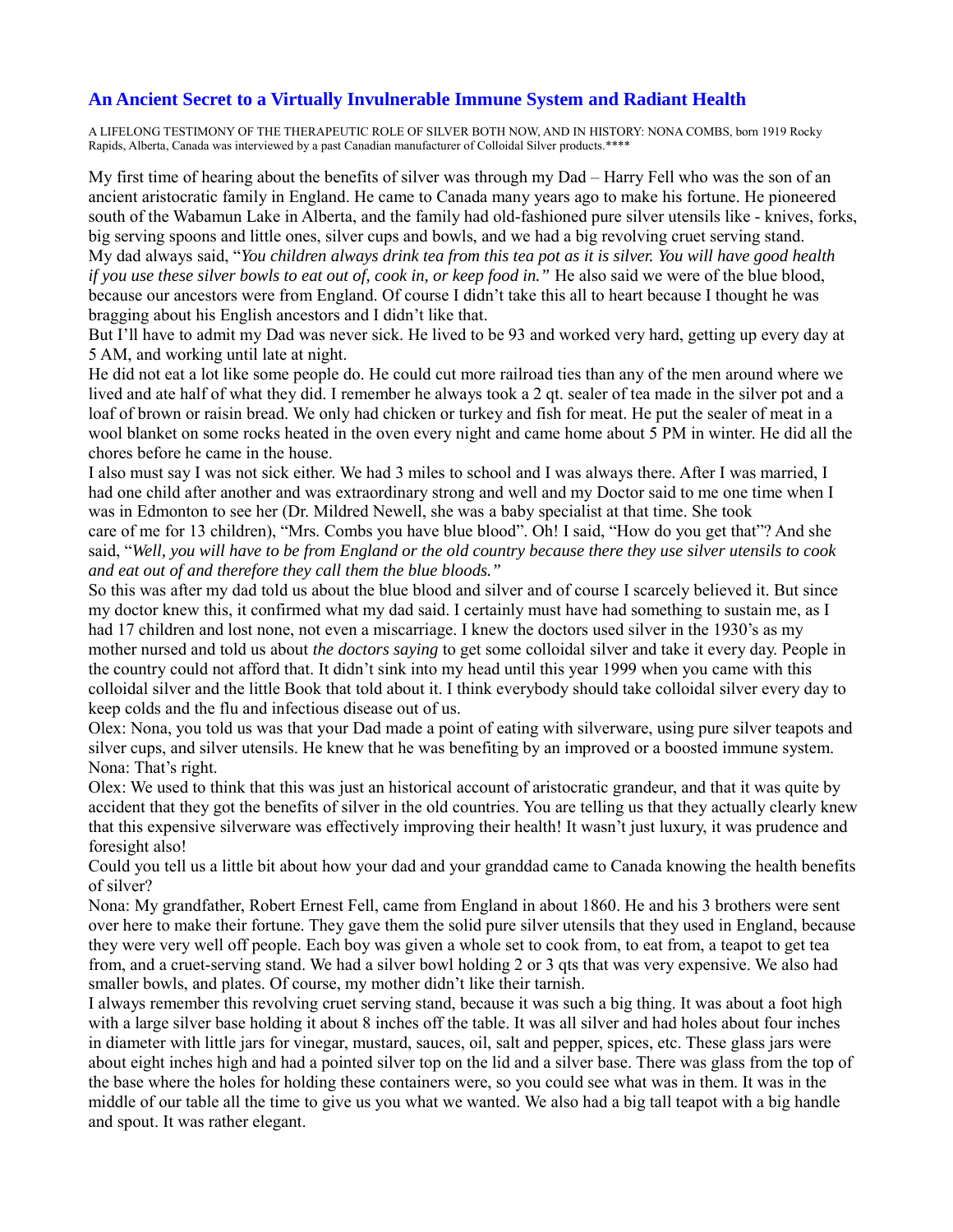I thought he bragged to me because he had this stuff; because he knew this was good for us. He told us, "*You drink tea from this silver teapot and don't use the old glass teapots to make tea!*" He used to take this tea in a 2 qt. sealer to work with him. He never took that teapot off the table after scouring it.

He would work hard cutting ties in the winter and he would cut more ties than anybody, even though there were lots of bigger men than him. He would cut a hundred ties a day and put them on the landing while he ate nothing but this tea and whole wheat bread and raisin bread. He did more work than anybody I know. He never came in the house after work; he just went out and did all the chores. We had horses, cows, chicken, turkeys and all kinds of things and he did all the watering, feeding and cleaning every night. He was the healthiest man I've ever seen.

Olex: Nona, you said he came through the great flu plague of 1918?

Nona: Yes, he did! Everybody had the flu but he didn't.

Olex: And he was out there doing the chores of all the people?

Nona: Ten families, he made his circle around the district and he helped ten families and not one of them died. He gave them Watkins and he did the work and they stayed in and he got the wood for them so their house would be warm.

Olex: And the interesting thing was is that he gave the credit of his good health to the influence of silver! And you say that even back in England that, your granddad or great granddads were using silver and they that had a strong immune system. The servants who ate out of earthenware and iron pots didn't have this?

Nona: Yes, they died when the black plague came. *None of the ones that used silver died.* This happened not only in England, but also in France, Germany, and all the Balkan countries. The wealthy people, the aristocrats used silver while the poor people didn't have it, and died. My dad just kept on bugging me, telling me that I was of the blue blood.

Olex: So he said you were a blue blood and you thought it was just a meaningless old wive's tale? Nona: Yes, I thought he just was bragging about being an old English ancestral aristocrat and what are you doing that for? But you know I valued what my dad was: he was a very strong person, not big; just a little guy, and he lived until he was 93 and I never saw him sick one day. I never heard my dad coughing and choking or crying or saying I've got a stomachache today or anything. I can't remember one day that he complained about anything not even a headache, and he was still reading without glasses when he was when he was 90 years old. Olex: Isn't that something. You are talking about your dad and how strong and healthy he was and yet we're looking at you and you are 80 years old and yet you get around like a 50 year old.

Nona: Well anyway, I have to say that I must be healthy. I had one child after the other from the time I was 16 until I was 45. I had one child every other year, and they were well and healthy. I'm still well and healthy and they tell me now that the silver does not go away with the first generation. I've got 17 very healthy children, just healthy like you don't see.

Olex: So you feel you inherited the benefits from the silver, and so did your children.

Nona: Yes, but, it will be lost over the generations if they don't go back to silver. Some of them have already gone back. My daughter has been on it for 10 years and the rest of them aren't listening to her because they're like me when I didn't want to listen to my dad.

First my daddy told me about silver, and then 40 years later, my Dr. Neil told me, "Nona you've got blue blood." This made me think and so, I asked her how did you come by that and what makes you think that, and she said, "Well, I know people from all over the country, especially from England that have blue blood, because they ate some silver. I've known this all my life, but there was hardly anybody that could afford it; so they didn't have it anymore. It was at that time that they started using penicillin."

Olex: So that was the end of silver.

Nona: That was the end of silver because the doctor got the money for prescribing antibiotics and so she said, "We don't use it anymore, but I know you've got blue blood, cause I've seen your blood has a blue tint. Olex: That's really interesting that she recognized....

Nona: Yes, if you had seen it laying there, it had a blue tinge on the top.

Olex: From this, she knew you were most likely from a lineage of British aristocrats!

Nona: Yes, and they had money enough to have children. She knew this, and then I knew that, my goodness! What my dad told me must be true, but I hadn't wanted to listen to him. I knew that I must have something special to be able to have all those children and not lose any. Now I'm not going to give myself all the credit, because I know that there has to be some reason for a person feeling that well you know.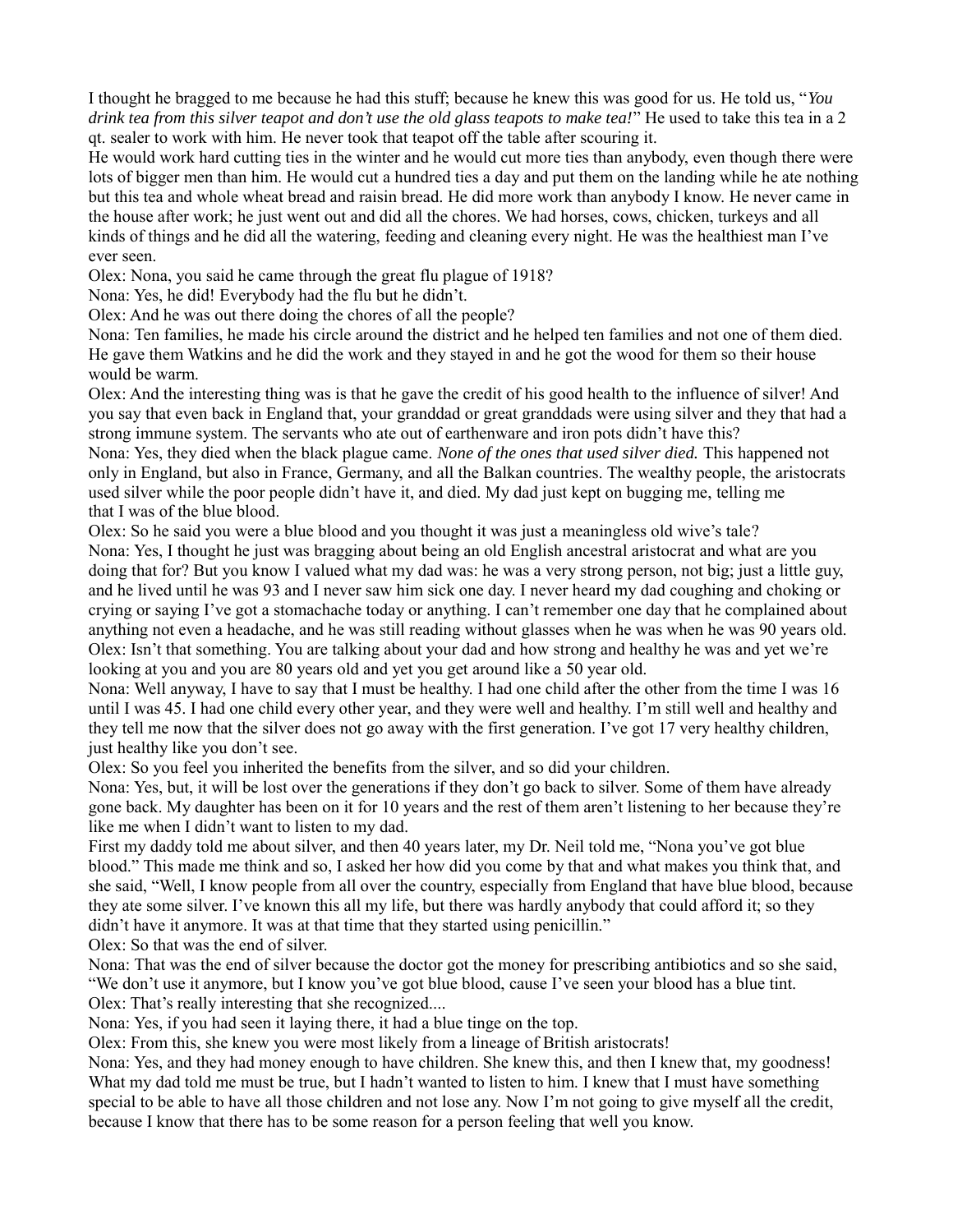She used to take a silver spoon, and tie a string on it so it wouldn't get lost in the cream can, and put it in the cream can in the creek. It was hanging in the creek to keep cold, and if there was an electric storm coming you lost your cream and you lost your pay for that week. We lost that cream if it got sour so she would put that silver spoon in there and it would not sour. The lightning and thunder would sour the cream, but if the silver spoon were in there it wouldn't sour. She'd pull the string out the next day, because it would turn green if you leave it in there.

Olex: Isn't that something.

Nona: She knew that the silver was effective since she was a nurse.

Olex: Now you mentioned one thing earlier there, you said that at one time they used to take silver because the doctors prescribed silver as a supplement or as a treatment. Did they call it colloidal silver?

Nona: Yes, they did.

Olex: But it was extremely expensive and out of reach for most people?

Nona: Yes that's right.

This experience with silver in my family went back to the 1700's that we know about. I do know that my family were sent over here to Canada with these silver utensils, knowing the health benefits. They were well off, they were given money, I don't know how many hundreds of pounds they were given, but they were given lots of money. They ran out of course, since there was nothing here. They had expected to find a fortune, but it wasn't here.

I know that colloidal silver is the thing to take: it does not spoil, it does not addict you, and you can take it the rest of your life and never have any negative affect on us. It doesn't make you addicted, it will not tear down your immune system; it doesn't do that. I had to be the toughest little kid you ever seen. I didn't even get sick. I was the one that would listen to my dad. I never got whooping cough, I never got scarlet fever, I never got chicken pox, I never got measles, when the other kids at school got them; I never got them. I never had one of those contagious diseases.

Olex: Nona, that's really interesting! Now there is a group out there that oppose the use of colloidal silver and are basically saying it's unhealthy to take. They're claiming that people that consume silver turn grey. Now, I'm looking at you and you're not grey, you've got the normal skin colour, that we all have and you still have the benefits of silver in your system. Did your dad's skin look grey that you can remember? Did any other family member?

Nona: His skin was never grey. He had the most beautiful skin.

Olex: There was no obvious outward appearance on the colour of the skin of these people that had consumed their food from silverware?

Nona: No, and his dad never died 'til he was 95 and if he was ever sick, I never knew it either.

Olex: That's really something.

Nona: Granddad never looked like an old man. This is his picture. (Shows a picture of him)

Olex: How old was he then?

Nona: 95, and these pictures were from 1860; my dad was born in 1890.

Olex: And of course you know we have recognized over the last year and a half that we've been taking colloidal silver as a supplement that our immune systems have dramatically improved.

We may get a touch of the flu, and we may get a touch of the cold, but we don't get dragged down with it the way we used to. It doesn't take us out of commission!

Nona: Last year I never had one cold. (She is now 80)

Olex: That's a big thing today; everybody's got the flu or colds...

Nona: The doctor says to me you go and get your flu shot, I said, " I will not be getting any flu shot", and I won't. I think that if anybody isn't too headstrong, they should get some colloidal silver.

Olex: Well, we certainly agree with you Nona!

# **The Implications**

Looking ahead, if we take your life story at face value, we can extrapolate tremendous implications for the whole world and the way it will live in the future. Life is more valuable than life insurance. Health is more valuable than health insurance!! Within a generation or two of consistent long-term use of quality colloidal silver, life could be revolutionalized:

• Men will gain the privilege of being born straight, **strong** and happy, and staying that way for over a hundred years.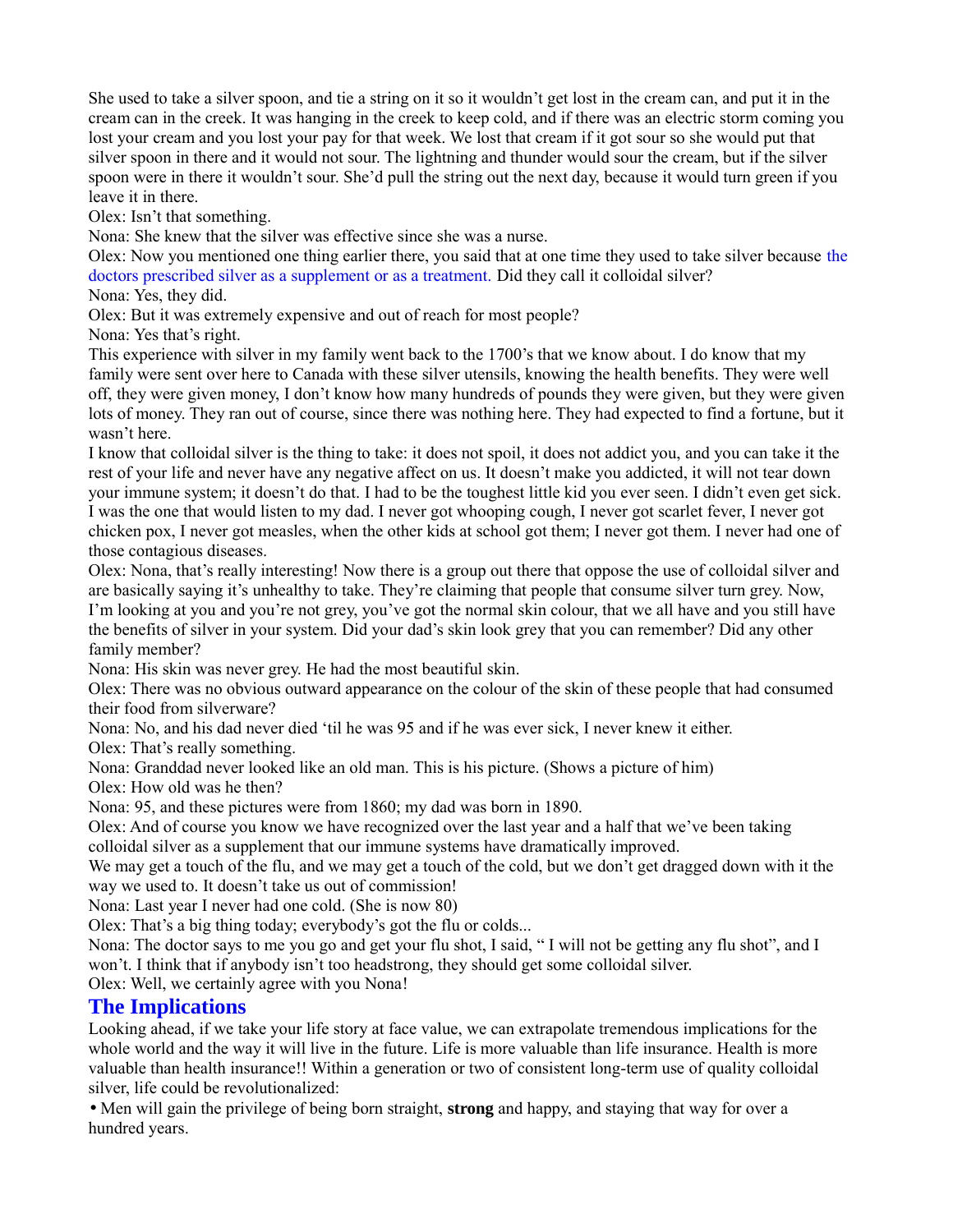• Their progeny will be born with far less difficulty to live similarly straight and strong lives. Let us examine the evidence for this directly from Nona's story:

1. Her blue-blooded ancestors had deliberately allowed their food and drink to be mixed with small amounts of silver from their silverware every day throughout life. They used the old-fashioned pure silver silverware which was pure real solid silver, prone to tarnish. This pure silver that was not coated or alloyed to prevent or reduce tarnishing, was also solid so that the gradual natural erosion of surface layers did not make the silverware ugly.

2. "Never sick. He lived to be 93 and worked very hard" Global healthcare is now feasible! People over 45 today, often live life with reduced productivity. This "retirement" custom may become obsolete. 3. "He did not eat a lot like some people do. He could cut more railroad ties than any of the men around where we lived and ate half of what they did." With this highly efficient metabolism, global food shortages can become a myth. Everybody can live in a high state of fitness and productivity, even with just a basic diet. How long would he have lived with a quality diet?

4. "I had 17 children and lost none, not even a miscarriage" At present childbirth is fraught with difficulty. This does not need to continue to be a high-risk natural function. Bearing children will become a financial and lifestyle decision rather than a medical one.

*5.* "An improved or a boosted immune system." "He was the healthiest man I've ever seen." *"None of the ones that used silver died (of the black plague.)"* The spectre of disease will become a rare thing, relegated to the history books. Today's scare with drug resistant disease is a game you do not have to participate in. Germ warfare will not affect you if you have been taking it for a while. Larger recent doses will also have a dramatic effect.

6. *"It* never had any negative affect on us. It doesn't make you addicted, it will not tear down your immune system; it doesn't do that. I had to be the toughest little kid you ever seen. I didn't even get sick I never got whooping cough, I never got scarlet fever, I never got chicken pox, I never got measles; when the other kids at school got them, I never got them. I never had one of those contagious diseases." Even most vaccination programs will become obsolete. When new long-term studies are completed on silver they will find no downsides to judicial use of dietary silver.

7. "Dads' skin was never grey. He had the most beautiful skin." "Granddad never looked like an old man." Recent talk about a grey pallor found in silver users stems from extremely heavy use of very poor quality contaminated colloidal silver, not proper use. Undesirable large particles of silver (from low-voltage generators), or certain silver compounds may cause this rare discolouration.

8. *"The doctors prescribed (colloidal) silver as a supplement or as a treatment*." The use of dietary colloidal silver is medically mainstream, although not currently fashionable in today's crisis-centred medical establishment. It is a well-known and reliable preventative.

To see the role of dietary silver, we must understand that silver is neither especially chemically aggressive, nor highly mobile in bodily tissues in comparison with many drugs and water-soluble vitamins such as vitamin C. These are used by the body, and flushed out again within hours. The full benefits of colloidal silver use follow long-term use, although apparently miraculous recoveries often happen quite quickly.

Using silver for health purposes is then more of a quality of life decision than a crisis intervention decision. Her forebears were highly intelligent and had full use of their faculties until the end. Nursing homes may become almost obsolete. The healthy elderly will cease being a financial drain on the younger generation, since they will remain productive citizens.

# **So if it is so good, why isn't it better known?**

**Novelty:** In 1950, after almost two decades of hardship in depression, world war and recovery came prosperity: the world became both infatuated and intimidated by a number of new technological outcomes from the war. The jet engine, the A-bomb, new car models every year that were not just black, easily available international air travel, television, suburbs, and a host of new consumer goods enthralled the public. Many of the top innovations of this time were medical, since the profession received so much practice in the war. If it was new, it had to be the best.

**Advertising:** Around 1951, doctors and veterinaries everywhere started to be inundated with colourful advertising brochures and generous free samples of the newly emerging drugs. Fabulous claims were made…. And delivered upon!! Today this flood continues together with promotional give-aways, free trips or sumptuous banquets. When a patent drug is involved, billions of dollars are involved. A few side effects are surely to be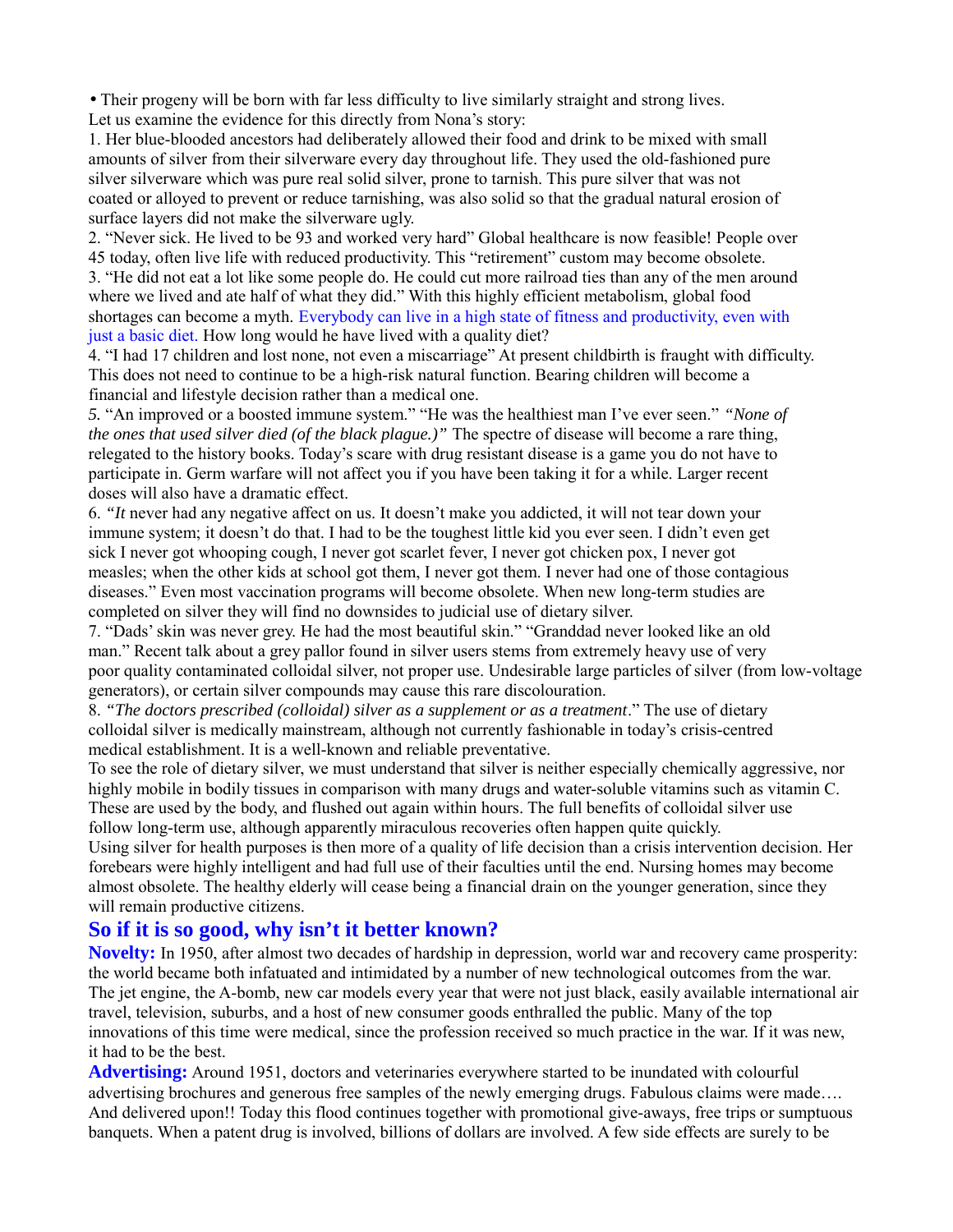ignored to obtain such magnificent promises!!

**Wartime:** When antibiotics were introduced, they were superior to all previous approaches for war casualties. It was superior to silver since colloidal silver production technology was still primitive and difficult. The product quality was poor and weak. Wartime conditions demanded a fast answer to massive and devastating infections. Antibiotics were certainly faster and cheaper than the colloidal silver of the time. They therefore quickly gained wide military, and governmental adoption as standard practice. Previous expensive approaches were forgotten.

**Cost:** The costly silver metal was used inefficiently, with much labour and high end technology, so the product was \$200.00 an ounce during the 1930's. That was back when that much money could buy a piece of land! It was certainly not nearly as effective as today's quality products. Today's bottom end colloidal silver is usually at least equal to the best that was then available. Today, inexpensive modern technology makes very efficient use of the silver metal, so that it is no longer costly.

**Medical Mentality:** Another factor is how a doctor's office works. A medical practice today still works within a wartime paradigm. The first thing a doctor does is "triage", that is to quickly sort you out to see who should deal with the patient, and when. Preliminary lab work is undertaken to verify.

Just as in super-busy wartime, most patients do not show up until something is wrong. When people do show up in front of a doctor, they want a solution, and they want it now. There is a line up of people wanting these immediate answers. There is a constant emergency mentality. Payment is not issued for successful healings, but rather for the number of procedures done or patients seen.

**Speed:** Colloidal silver, even with today's superior and more economical products, is more suited to prevention, than it is to fast emergency situations. Colloidal silver takes a bit longer to reach effective levels in tissues that are starting from a zero silver content, because their non-aristocratic parents neglected to provide the inexpensive basic health care that a small daily silver input supplies.

**Respect for Products:** To reach comparable effectiveness to today's highly concentrated quality pharmaceuticals that are taken in measured quantities, diligently on schedule: a patient needs to diligently and appropriately use adequate quantities of highly concentrated, quality **Colloidal Silver** on schedule. Only then, can comparably fast results be expected.

**Profits:** Colloidal silver cannot be patented since anybody can obtain the equipment to make it. Competition keeps prices way down. In contrast, patented drugs are darlings of the stock market with their fast bonanza. **Location of Infection:** Bodily cavities such as eyes, ears, throat, sinuses, vagina, and both ends of the digestive tract often require use directly within the cavity to be able to directly come in contact with the infection. If this is done faithfully on schedule, infections located there are rapidly removed, unless mucous shields infected tissues. Such mucous should be removed so the product can quickly and directly contact the infection. Even concentrated colloidal silver solutions are recommended for use within any bodily cavity for fast results.

For skin problems, antibiotic, or hormone creams are diligently applied topically on schedule. Similarly, skin problems need to have an appropriate concentrated colloidal silver ointment such as **Colloidal**

**Silver Ointment** diligently applied on schedule. Slow moving hidden viral infections, such as warts take time. Little blood flow reaches them bearing the product. Bacteria are usually removed more quickly than viruses, since they are not hidden within body cells.

### **The Pay-off**

Nona's wonderful testimony tells us, however, that more important than perpetuating this crisis mentality; is the long-term daily use of colloidal silver. Initially, more is used until adequate tissue levels are established. It is then that every bodily system can gradually regenerate itself without the interference of unseen established bacterial colonies. Every part of the metabolism then, can gradually move towards the mythic remarkable metabolic efficiency that the ancient "blue-blooded" aristocrats enjoyed with the proven healing enhancement qualities of colloidal silver: (See table below)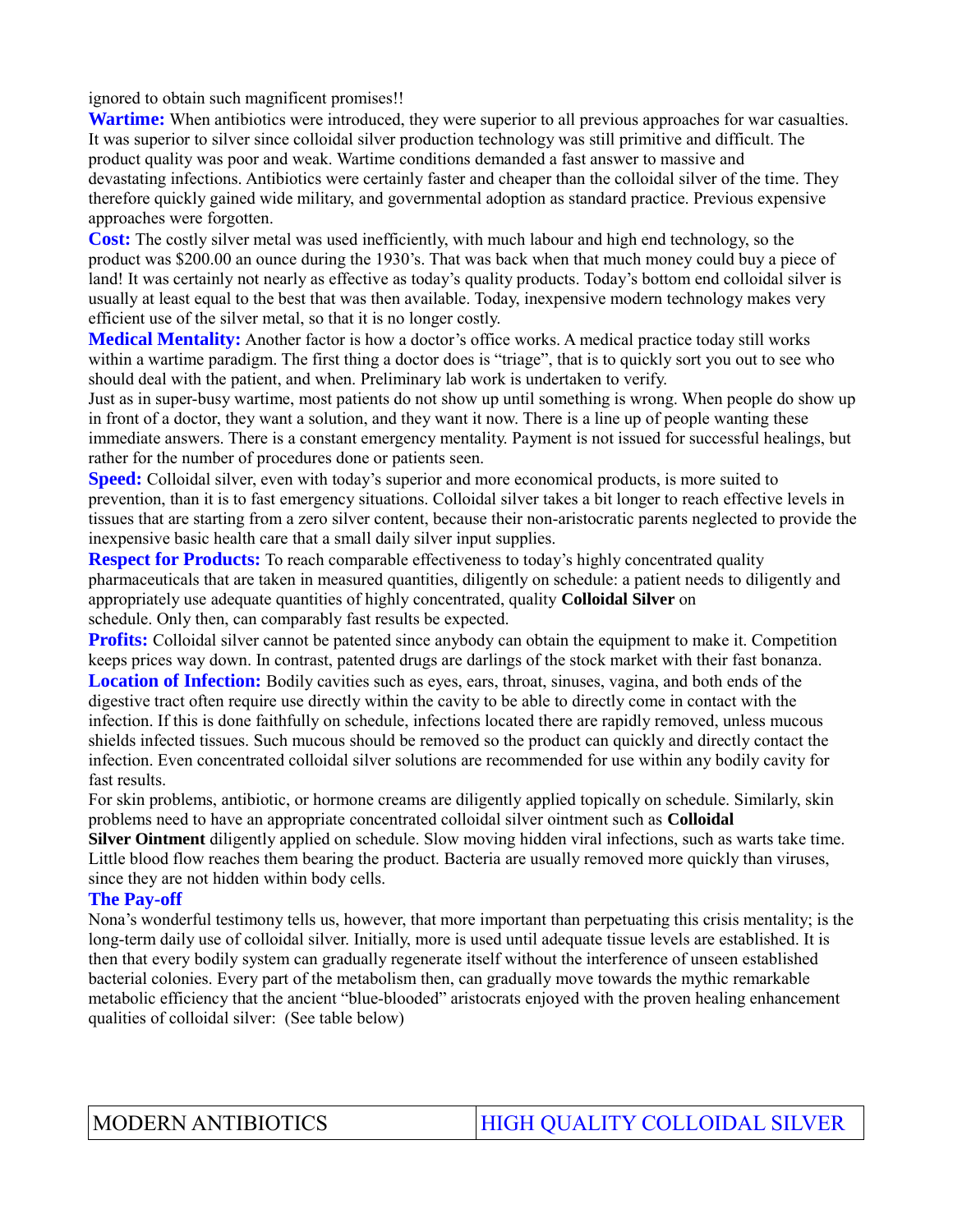| <b>BEST ROLE: EMERGENCY INFECTION RESCUE</b>                                                                                                                                                               | <b>BEST ROLE: IMMUNE SYSTEM BOOSTER</b>                                                                                                                                                                                       |
|------------------------------------------------------------------------------------------------------------------------------------------------------------------------------------------------------------|-------------------------------------------------------------------------------------------------------------------------------------------------------------------------------------------------------------------------------|
| <b>SPEED: CORRECT ANTIBIOTIC QUICKLY</b><br>EFFECTIVE AGAINST SPECIFIC HIGHLY<br>ESTABLISHED AND LIFE-THREATENING<br><b>INFECTIONS</b>                                                                     | <b>SPEED: WORKS RELIABLY ON ALL ESTABLISHED</b><br><b>INFECTIONS, INCLUDING VIRAL INFECTIONS.</b>                                                                                                                             |
| <b>EFFECTIVENESS: HIGHLY EFFECTIVE AGAINST</b><br>BACTERIA ONLY IF PRESCRIBED ACCURATELY.<br>LAB TESTS TAKE TIME, SO EMERGENCY<br><b>CONDITIONS REQUIRE AN EDUCATED GUESS</b><br><b>AND POSSIBLE ERROR</b> | <b>EFFECTIVENESS: EFFECTIVE AGAINST ALL</b><br><b>INFECTIONS, INCLUDING VIRULENT GERM</b><br><b>WARFARE STRAINS. DOES NOT INTERFERE WITH</b><br>ANY BODILY PROCESS, INCLUDING THE USE OF<br><b>ANY PRESCRIBED MEDICATION</b>  |
| EFFECTIVENESS AGAINST VIRUSES: NONE; IN<br>SPITE OF COMFORTING MYTHS                                                                                                                                       | <b>EFFECTIVENESS AGAINST VIRUSES: SLOWER</b><br>EFFECTIVENESS THAN AGAINST BACTERIA *, BUT<br><b>SURE</b>                                                                                                                     |
| <b>EFFECTIVENESS IN ENVIRONMENT: NO</b>                                                                                                                                                                    | <b>EFFECTIVENESS IN ENVIRONMENT: YES!!!</b><br>TREATS POOLS, HOT TUBS, MOLDS ON PLANTS, ON<br><b>SHOWER WALLS AND FOR NON-TOXIC STERILIZING</b><br>OF MUNICIPAL SEWAGE EFFLUENT!!                                             |
| <b>TOXICITY: SOME TOXICITY AT RECOMMENDED</b><br>DOSAGES. DO NOT TAKE MORE THAN<br>PRESCRIBED DOSE.                                                                                                        | <b>TOXICITY: NONE AT ANY CONCENTRATION</b>                                                                                                                                                                                    |
| <b>INTESTINAL FLORA: MOST KILLED, BUT</b><br>YEASTS AND FUNGI: THEY ARE LEFT TO<br>FLOURISH WITHOUT COMPETITION                                                                                            | <b>INTESTINAL FLORA: SILVER ABSORBED BEFORE</b><br><b>LOWER INTESTINE IS REACHED. EFFECTIVE</b><br><b>AGAINST YEASTS AND FUNGL A HEALTHY</b><br>POPULATION OF FLORA IS MAINTAINED.                                            |
| RESISTANT BACTERIAL STRAINS: DRUGRESISTANT<br>STRAINS ARE BECOMING A SERIOUS<br>PROBLEM, ESPECIALLY IN HOSPITALS. A<br>STRAIN OF RESISTANT LATENT TB IS NOW<br>WITHIN ONE THIRD OF OUR POPULATION.         | <b>RESISTANT BACTERIAL STRAINS: NONE. IT</b><br><b>CANNOT BE ADAPTED TO SINCE IT WORKS</b><br>QUICKLY WITHOUT RELATING TO CELL<br><b>CHEMISTRY. IT EFFECTIVELY KILLS DRUG</b><br>RESISTANT STRAINS, INCLUDING STAPH AND STREP |
| PREVENTION: NOT RECOMMENDED TO<br>PREVENT ILLNESS. USED ON PRESCRIPTION<br>AFTER CORRECT DIAGNOSIS IS OBTAINED                                                                                             |                                                                                                                                                                                                                               |
| <b>METABOLIC BENEFITS: NONE</b>                                                                                                                                                                            | <b>METABOLIC BENEFITS: ENHANCES AND SPEEDS</b><br>ALL HEALING. CANCEROUS CELLS CHANGED BACK<br><b>TO NORMAL CELLS</b>                                                                                                         |
| <b>GENERAL ANTISEPTIC USE:</b><br><b>NOT RECOMENDED</b>                                                                                                                                                    | <b>GENERAL ANTISEPTIC USE: VERY EFFECTIVE IF IT</b><br>HAS A FEW MINUTES TO WORK. DOES NOT STING,<br>OR KILL BODY CELLS AS HARSH CHEMICALS DO.                                                                                |
| <b>LONG TERM USE:</b><br>CREATES RESISTANT BACTERIAL STRAINS,<br>TOXICITY AND PROBABLE CANDIDA INFECTION                                                                                                   | <b>LONG TERM USE: THIS IS THE BEST APPLICATION</b><br>FOR THE PRODUCT. PROBLEM FREE.                                                                                                                                          |
| <b>TOPICAL USE:</b><br><b>LIMITED</b>                                                                                                                                                                      | <b>TOPICAL USE: RECOMMENDED FOR USE</b><br>TOPICALLY AND WITHIN ANY BODY CAVITY                                                                                                                                               |
| <b>SAFETY: ONLY AS PRESCRIBED</b>                                                                                                                                                                          | <b>SAFETY: NOW USED BY SOME MEDICAL DOCTORS TO</b><br>DISINFECT THE EYES OF NEWBORN BABIES                                                                                                                                    |
| <b>PRODUCT CARE:</b><br>ROOM TEMPERATURE OR REFRIGERATED                                                                                                                                                   | <b>PRODUCT CARE: KEEP FROM FREEZING, LIGHT,</b><br><b>MAGNETIC FIELDS AND MICROWAVES.</b>                                                                                                                                     |
| <b>PRODUCT FUTURE: UNCERTAIN AS A RESULT</b><br>OF GROWING BACTERIAL RESISTANCE, WHILE A<br>HUGE RESEARCH COMMUNITY IS LOOKING FOR<br>PROFITABLE PATENT ALTERNATIVES.                                      | <b>PRODUCT FUTURE: UNCERTAIN SINCE THE</b><br>TECHNOLOGY IS WITHIN THE PUBLIC DOMAIN, AND<br>THEREFORE UNPATENTED, AND POORLY<br><b>REGULATED AT PRESENT</b>                                                                  |

\*A virus is particularly hard to kill at the best of times. In the first place, it is not alive in the conventional sense. It does not have cells, but is merely a piece of floating genetic information. Secondly, the virus must be directly in contact with a silver particle in order to be killed. They spend most of their